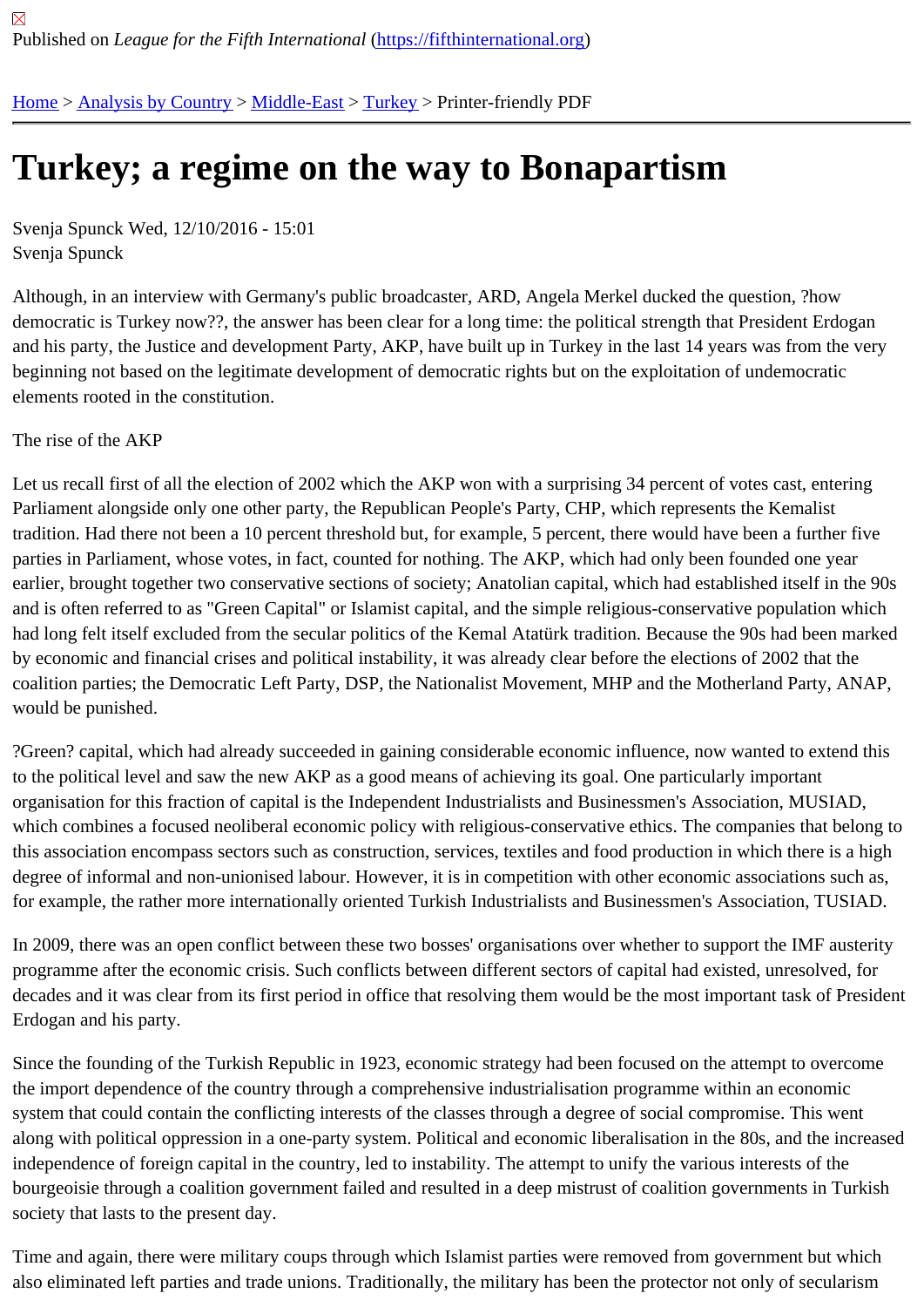but, above all, of the interests of the middle class, Western-oriented elite. For decades, it was also the protector of the general interests of Turkish capital, but, with the establishment of a stronger bourgeoisie which was not closely tied to the military, coupled with the economic collapse of Kemalist politics, it was less and less able to ensure this.

### The power base of the AKP

How did the Islamist AKP managed to stay in power for so long in a rapidly developing country like Turkey? Particularly in a country that lies in a region of high tension between the Balkans, the Black Sea and the Middle East?

The key to its success lay in its combination of neoliberalism, conservative traditions, a favourable starting point and, of course, massive oppression. If one were to ask any AKP elector to explain their continued allegiance, the answer, particularly within the rural population, would be that they were grateful to the AKP for its extensive programme of infrastructure development, the building of schools and the welfare payments which the party distributes. Leaving aside the bribes paid immediately before elections, for a long time the AKP paid poorer families \$500 per month. Since there was absolutely no legal entitlement to this money, many people voted for the party simply to secure this.

In fact, the successful economic policy at the beginning of its period in government, which raised the credibility of the government, was actually a continuation of the economic policy already established by the coalition government before 2002. Equally deceptive was the attempt to approach and eventually join the European Union, which was much vaunted in the West. The AKP made use of the reforms demanded by the EU so long as they were useful for the disarming of the military, thereafter, the negotiations stagnated. It has always been clear that such a regime is just as unwilling as its predecessors, or the military itself, to change the "terrorism laws" which have been fundamental to the maintenance of its stability when confronted by opposition movements or ethnic conflicts in the country. After the economic crisis of 2008, as exports to the EU declined and Turkey turned more towards the Middle East, the EU accession negotiations came to a standstill.

### Turkey and the Middle East

Although Turkey is, of course, not an Arab country, it was deeply affected by the outbreak of the Arab Spring. The failure to establish either a stable Muslim Brotherhood government in Egypt or a regime change in Syria, wrecked the hopes and plans of Erdogan and the AKP. These had anticipated that, having concentrated his power at home, he would then project it beyond the country's frontiers. As Erdogan himself has repeatedly said, he wants to be the co-president in the "project of a Greater Middle East".

The first signs of instability in the AKP regime could already be seen in 2013 at the time of the Gezi Park protests. What began as a small protest against a construction project in a park in the city, developed into national antigovernment demonstrations which were joined by many socially oppressed groups demanding the resignation of the government. The fact that nine people were killed by the police and that Erdogan mocked the victims and protesters was the first clear signal of how the AKP intended to deal with the opposition.

At the end of 2013, the AKP had to defend itself against another serious attack but this time from within its own camp. The religious movement around Fettulah Gulen, who had founded the AKP together with Erdogan, published recordings that revealed a serious corruption scandal around Erdogan and his son. In response, there was the first campaign of purges against alleged Gulen supporters. These are not just a religious sect but rather are quite significant fraction of capital to which many schools, universities and companies, and even a bank, belong.

One result of all the turmoil was the re-establishment of the left, pro-Kurdish alliance the HDP, which became a threat to the AKP because it drew its members and supporters from different regions of the whole country and many socially oppressed groups joined it. However, in order to try to turn this into an advantage for itself, the AKP at first tried to make use of the HDP in its peace negotiations with the Kurdish Workers' Party, the PKK.

These negotiations were important for the AKP as it attempted to strengthen its support within the Kurdish population by making the PKK so tame that it could no longer maintain itself as an armed opposition. However, during these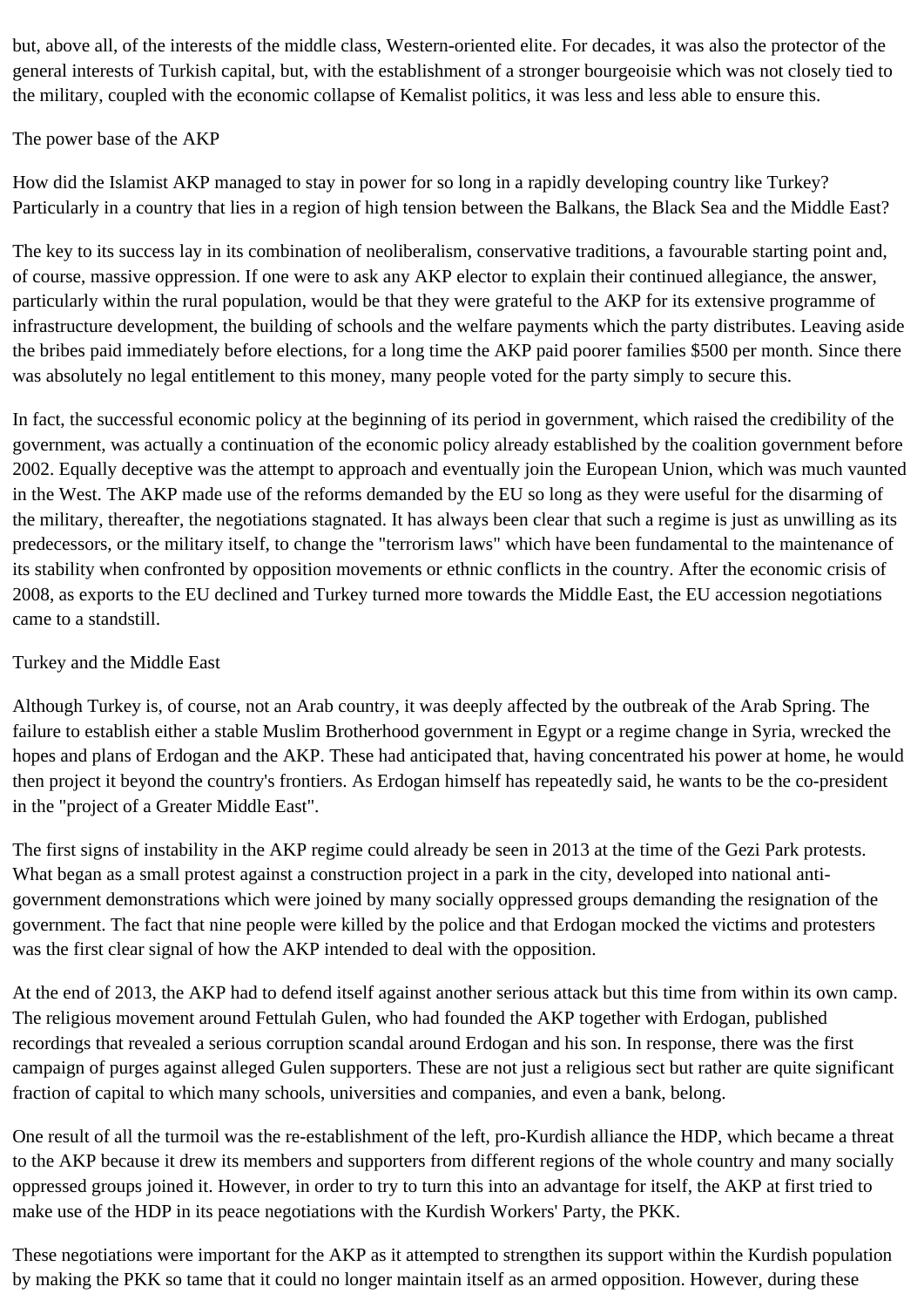negotiations the influence of the Kurdish party in northern Syria, the Democratic Union Party, PYD, was strengthened and it became a model for the members of its sister party, the PKK.

The struggle against the Islamic State by the Kurds is well known worldwide and celebrated by the left movement for its heroism. Many young people from Turkish organisations are today fighting in the international brigades in Rojava. Although Turkey was one of the first countries to support the opposition in the Syrian civil war, it sided with the reactionary Islamist movements rather than the democratic and progressive forces. As it became clear that the Kurds might take advantage of the long drawn out war to establish an autonomous region in the North from which, in combination with the PKK, they might thwart Erdogan's hopes of power in the region, he changed his tactics towards the HDP.

Having previously been considered an important negotiating partner because of its connection with the Kurdish population, the rhetoric quickly changed and proceedings were launched against the leaders of the HDP, accusing them of membership and support of a terrorist organisation. Until the elections of June 2015, there was still hope in the opposition that entry into Parliament by the HDP might make it possible to change the course of political events in Turkey by legal means.

For the AKP, however, that was out of the question. When the HDP unexpectedly overcame the 10 percent hurdle and gained seats in Parliament, this denied the AKP the parliamentary majority it needed to amend the Constitution. In no time at all, there were military attacks on the Kurdish population, the peace negotiations were declared at an end and bombs exploded at HDP meetings. In the run up to new elections in November, a climate of collective punishment and fear was created and Erdogan himself said quite clearly, "if you had given us our 400 Parliamentary seats this chaos would not have broken out."

#### Increasing power

Despite the scandal revealed by Gulen and his supporters, Erdogan was elected president in 2014 and put a fundamental change in the constitution on the agenda. The increase in his electoral support, from 34 percent in 2002 to 51 percent in 2014, shows that although, for example, real wages have stagnated since 2002 and private debt rose by 478 percent between 2004 and 2014, there is still great trust in the AKP. Moreover, the entire state apparatus is so oriented that for many people an alternative is unthinkable. The AKP has constructed a huge media empire and introduced a law by which Erdogan personally has the right to censor and block any unwanted content. All possible measures are taken against journalists such as Can Dundar who publicise scandals related to the government. The organisation "reporters without frontiers" has meanwhile put Turkey at 149 in its league table of press freedoms.

A government which in its rhetoric bases itself on the mass of the people but tells critical politicians and journalists from other countries that it would be best for them not to intervene and which, step-by-step, introduces ever more repressive laws in order to nip any opposition in the bud, is actually standing on shaky ground. The feeling amongst the people that they are financially secure is based above all on the housebuilding that has been based on a huge credit bubble and this will inevitably burst.

Support for the Islamist parties in Syria has brought the civil war there into Turkey and the collapse of the tourist trade is only one consequence of this. Another is the 3 million refugees, mainly from Syria, who have become part of a campaign by the AKP to divide the already oppressed population. Thus the new refugee camps, which are to hold several tens of thousands, are to be built on the farming lands of the Allouites, who are now protesting against this. Equally, many Kurds have lost their property in the shattered towns. The state building company will build new houses but not for the Kurdish population, which has been expelled, but for loyal civil servants as well as some Syrian refugees in order to stir up the Kurdish population against them.

On top of that, there came the unforeseeable attempted coup by sections of the military with the possible, but not yet proven, involvement of the Gulen movement in July 2016. This led to a three-month state of emergency and a purging of the state apparatus as well as a widespread wave of oppression against the left. New changes in the law mean that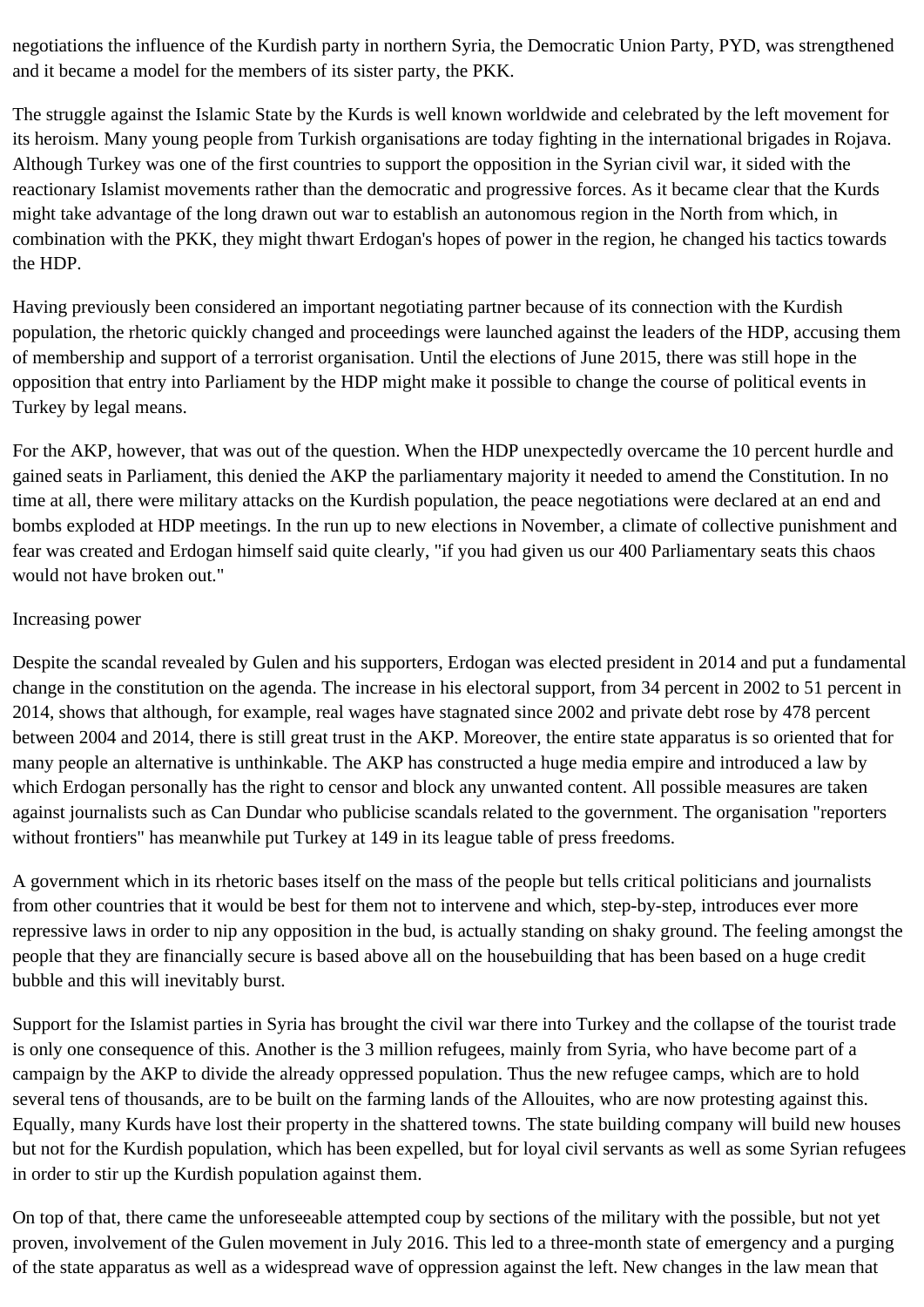Erdogan is now the chief of the general staff as well as of the secret services.

Now, through a massive propaganda campaign of public meetings and in the media the picture is being created of a people who are who are standing behind Erdogan against the coup and the military. On the evening of the coup itself, however, it was mainly the hard-core of Islamist AKP members that confronted the tanks. At the same time as Erdogan tried to deal with one potential threat to his rule by purging the military, the People's Protection Units, YPG, in Syria, in consultation with the USA, began to advance.

Erdogan saw himself obliged to send the army into Syria under the pretext of fighting IS, but actually to attack the YPG. While there has been no evidence from the side of the state press agency of any actual conflict with the IS, there are more and more pictures and videos of the assassination and torture of Kurdish and Syrian Democratic Forces by the Turkish army or its allies, the Islamist sections of the former Free Syrian Army. This attack had the very clear objective of preventing the consolidation of the three Kurdish cantons in Syria and thus the establishment of an autonomous region. In all this, it is important to note the role of the USA which initially supported the Kurds against the IS but then supported the invasion by its Nato ally, Turkey. The Kurds have had to live through many historic examples of betrayal by their (imperialist) allies and the fatal mistake of relying on them not only militarily but politically could now seal their fate.

The Erdogan regime, on the other hand, is now trying to re-establish diplomatic relations with other imperialist countries as it has done for some months with Russia and, within the EU, particularly to Germany. It has also reached out to regional powers such as Israel and Iran. The Lebanese newspaper As-Safir, reported a likely deal between the Turkish government and the Assad regime by which the cities of Aleppo and Darayya would be left to Assad when Turkey moved to prevent the consolidation of the Kurdish cantons. The pseudo-enmity between Assad and Erdogan was therefore interrupted in order for them to oppose a common enemy which threatened the current system of national states and suddenly Turkey found itself at war.

## The working class

Against this background of major problems and conflicts, there remains the ongoing issue of the organisation of the oppressed and of the working class. Only some 8 percent of workers belong to trade unions and the majority of them are in unions close to the AKP. In addition, there is no workers' party in Turkey and left parties such as the HDP focus on collaboration and fraternisation between the peoples or else are marginalised. Naturally, fraternisation is an attractive concept, but it will convince neither the majority of the Kurdish population after months of being plagued by ?the Turkish People? nor even the greater part of the Turks who have grown up in an extremely nationalist education system which gives them privileges which, for some, are vital to survival. Permanent war against the Kurdish people is therefore one means by which ruling class maintains its position and keeps the masses in a state of national turmoil.

In the current situation, containing the conflict between the working class and capital is not Erdogan's most urgent task because class consciousness in the working class is low and the level of organisation even lower. All the same, he has to develop a policy which can secure the common interests of all the capitalists despite their conflicting short-term interests and to keep the country stable despite sharpening economic crisis.

One can, therefore, characterise Erdogan's regime as a developing Bonapartism, that is a regime in which one person, the Bonaparte, tries to suppress the conflict between classes or, as in Turkey today, between the different fractions of capital, from above, through a strong bureaucracy in order to keep the overall capitalist system stable.

The need for a Bonapartist regime, personified by Erdogan as the ?strong man? stems from social instability and the difficulties the various fractions of capital have in creating their own political force which could represent their common interests. Whatever ambitions Turkey has to become a strong regional power, as a semi-colonial country, it is unavoidably dependent on developments in other countries and on international finance capital. Creating a stable authoritarian regime is therefore a very difficult task as can be seen from Erdogan's ever more aggressive, militarist, repressive and risky reactions. An important step towards the formation of a fully Bonapartist regime that is able to